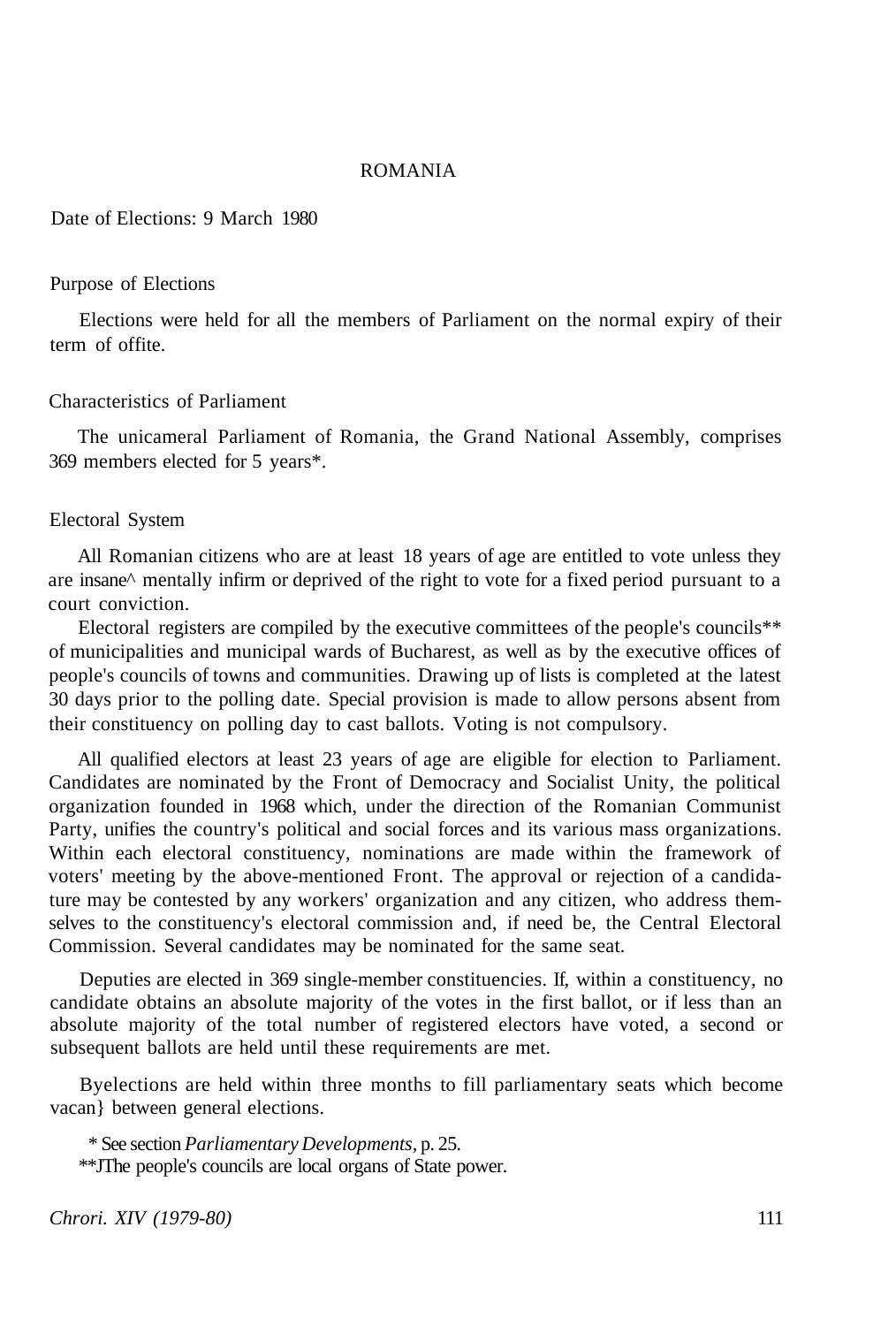#### **General Political Considerations and Conduct of the Elections**

The Assembly elections were held simultaneously with those for 61,772 members of the country's people's councils.

In 1980, the tendency towards more than one nomination per seat which had marked the 1975 poll was once again evident. In 41% of the constituencies, two candidates were put forward; three were proposed in 10.6%. For the first time, male and female candidates were fielded in 14 constituencies.

The issues of the electoral campaign of the Front of Democracy and Socialist Unity —which nominated all candidates—had been defined at the 12th Congress of the Romanian Communist Party, held in Bucharest from 19 to 23 November 1979. The turnout on polling day was high. The Front obtained 98.52% of the votes cast; there were 1.48% votes "against".

The newly-elected Assembly met on 28 and 29 March. It unanimously re-elected Mr. Nicolae Ceausescu as President of the Republic. It thereafter unanimously re-elected Mr. Ilie Verdet as Prime Minister and approved the composition of the Council of Ministers.